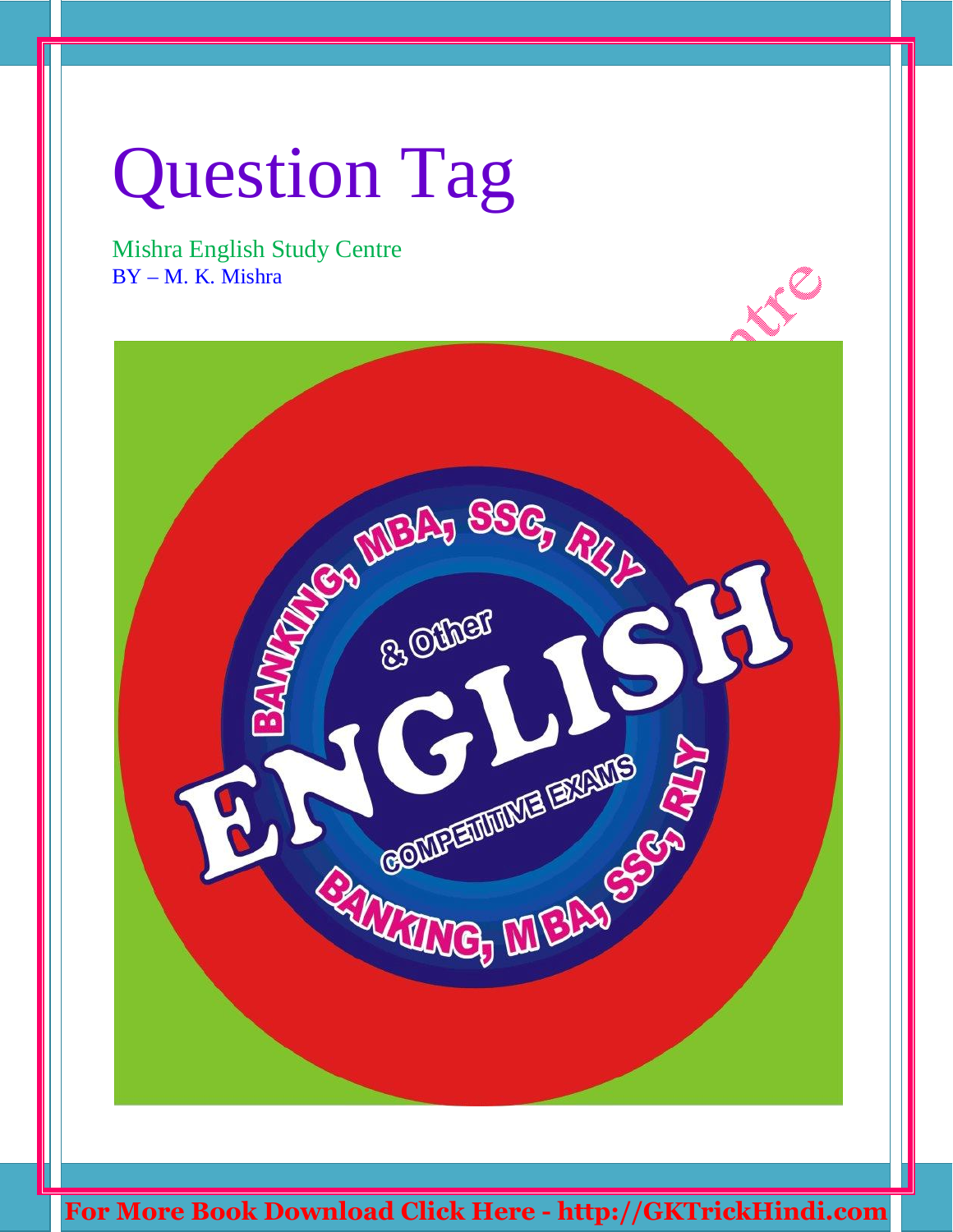#### Question Tag

- $\triangle$  A Question Tag is an art of making a Question + Acceptance. Ex.:- Ram is a dancer, isn't he?
- $\triangle$  A Question Tag sentence has two Parts in uses (a) Statement & (b) Question.
	- Ex.:- Ram is a dancer, isn't he?

Statement **Question** 

#### $\triangleright$  Note

- किसी Question Tag Sentence में Question Marks (?) का होना अति आवश्यक होता है।
- किसी Question Tag Sentence में Question Part का शुरुआत सदा सदा Small letter से होना चाहिए।
- किसी Question Tag Sentence के Question Part में Interro-Negative Sense रहने पर A.V तथा Not का संक्षिप्त रूप रहना चाहिए।
- ध्यान रहे कि किसी Question Tag Sentence के Question Part का Subject कभी Noun के रूप में नहीं आता, वह Statement के Subject के अनुसार Pronoun रूप में होता है।

#### Rules & Uses

- If the statement Part of a Question Tag Sentence is Affirmative, the Question Part is written Interro-Negative.
	- $Ex.:$  Ram is a dancer, is he?
		- $\triangleright$  Ram is a dancer, isn't he?
- If the Statement Part of a Question Tag Sentence is Negative, the Question Part is written Interro-Affirmative.
	- Ex.:- Ram is not a dancer, isn't he? ()
		- $\triangleright$  Ram is not a dancer, is he?  $\bigcirc$   $\bigcirc$   $\bigcirc$   $\bigcirc$   $\bigcirc$

This / That as the Subject of Statement Part is changed into 'It' in Question Part.

- Ex.:- This is a new car. Isn't this?
	- $\triangleright$  This is a new car, isn't it?  $-$  ( $\checkmark$ )
- This / That + Noun as the Subject of Statement Part gets Pronoun in Question Part according to the Noun.
	- Ex.:- (a) This Boy'is honest, isn't he?  $(\checkmark)$ 
		- (b) This Pen is red, isn't it?  $-$  ( $\checkmark$ )

These / Those as the Subject of Statement Part is changed into 'they' in Question Part.

- Ex.:- These are new cars, aren't these?  $-$  ( $\mathbf{x}$ )
	- These are new cars, aren't they?  $(\checkmark)$
- $\bullet$  One (In sense of everybody / anybody) as the Subject of Statement part is changed into 'we / they' in Question Part.
	- Ex.:- One can do this work, can't one?  $-$  ( $\star$ )
		- $\triangleright$  One can do this work, can't we / they?  $(\checkmark)$
- ◆ An Indefinite Pronoun ending with One / body as the Subject of Statement Part is changed into 'they' in Question Part.
	- Ex.:- Someone is calling you, isn't someone?  $-(\star)$ 
		- $\triangleright$  Someone is calling you, aren't they?  $(\checkmark)$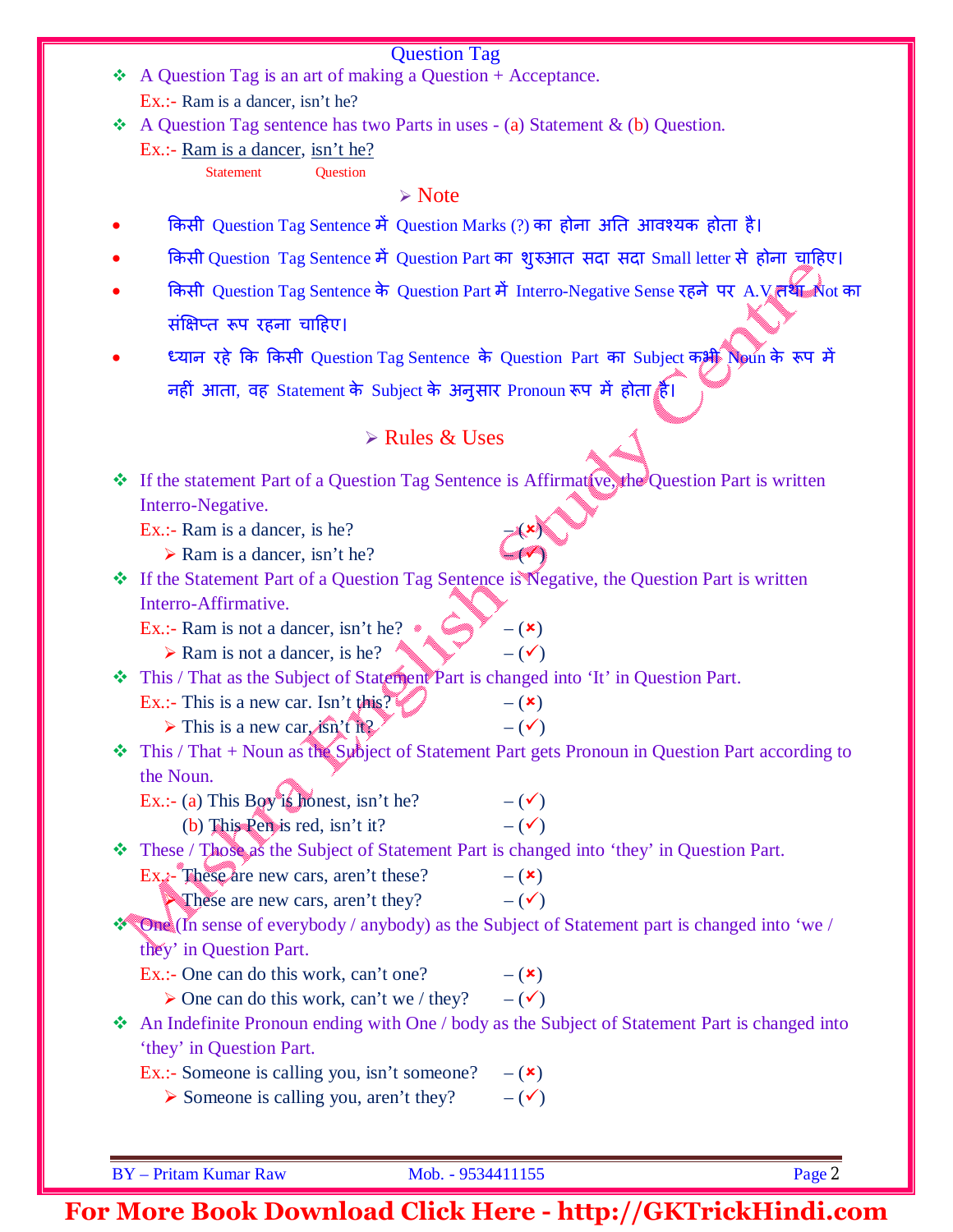|             | <b>Question Tag</b>                                                                                     |
|-------------|---------------------------------------------------------------------------------------------------------|
|             | An Indefinite Pronoun ending with thing as the Subject of Statement Part is changed into 'it' in        |
|             | <b>Question Part.</b>                                                                                   |
|             | Ex.:- Something is burning, isn't something?<br>$ (\times)$                                             |
|             | $\triangleright$ Something is burning, isn't it?<br>$-(\checkmark)$                                     |
|             | •  of us as the Subject of Statement Part is changed into 'we' in Question Part.                        |
|             | Ex.:- Some of us are very intelligent, aren't we?<br>$-(\checkmark)$                                    |
| 參           | Of you as the Subject of Statement Part is changed into 'you' in Question Part.                         |
|             | Ex.:- Some of you are very intelligent, aren't you? $-(\checkmark)$                                     |
|             | If the Statement Part of a Question Tag Sentence has Subject 'T', Verb 'am' and Sentence                |
|             | Affirmative the Question Part is written 'aren't I?'                                                    |
|             | Ex.:- I am a dancer, amn't I? $-(\mathbf{x})$                                                           |
|             | $\triangleright$ I am a dancer, aren't I? $-(\checkmark)$                                               |
| 參           | If the Statement Part of a Question Tag Sentence has Subject 'I', Verb am and Sentence                  |
|             | Negative the Question Part is written 'am I?'                                                           |
|             | $ (\checkmark)$                                                                                         |
|             | Ex.:- I am not a dancer, am I?                                                                          |
| 參           | If the Statement Part of a Question Tag Sentence has Subject 'L' Verb 'was' and Sentence                |
|             | Affirmative the Question Part is written 'weren't I?'                                                   |
|             | Ex.:- I was a dancer, weren't I? $-(\checkmark)$                                                        |
| 參           | If the Statement Part of a Question Tag Sentence has Subject 'I', Verb 'was' and Sentence               |
|             | Negative the Question Part is written 'was I?'                                                          |
|             | Ex.:- I was not a dancer, was I? $-(\checkmark)$                                                        |
| 參           | The Statement Part of a Question Tag Sentence without Auxiliary Verb gets Question Part with            |
|             | the help of 'do / does / did'.                                                                          |
|             | Ex.:- (a) Mohan plays cricket, doesn't he? $-(\checkmark)$                                              |
|             | (b) He bought a car, didn't he?<br>$-(\checkmark)$                                                      |
|             | * If 'Need' or 'Dare' works as Auxiliary Verb in Statement Part, gets Question Part with the help       |
|             | of 'need / dare'.                                                                                       |
|             | Ex.:- I need not buy a car, need I?<br>$-$ ( $\checkmark$ )                                             |
|             | If 'Need' or 'Dare' works as main Verb in Statement Part, gets Question Part with the help of           |
|             | 'do / does / did'.                                                                                      |
|             | Ex.:- I need to buy a car, don't $I$ ?<br>$-$ ( $\checkmark$ )                                          |
|             | $\bullet$ Order – v <sup>1</sup> + Object, can you? / can't you?                                        |
|             | Ex.:- $\mathbb{R}$ ring a chair for me, can you? $-(\checkmark)$                                        |
| 豪           | Probibition - Don't / Never + $v1$ + Object, will you?                                                  |
|             | <b>Ex.</b> Don't touch this wire, will you? $-(\checkmark)$                                             |
| <b>SALE</b> | Advice $-v1 +$ Object, should you? / shouldn't you?                                                     |
|             | Ex.:- Take a regular exercise for good health, shouldn't you?                                           |
|             | $\bullet$ Wish / Proposal – Let + O+ v1 , will + Subject? / won't + Subject?                            |
|             | Ex.:- Let us play cricket, won't we?                                                                    |
|             | * कुछ Words अपने आप में ही Negative Sense रखते है, अतः Statement Part में उनकी मौजूदगी रहने पर          |
|             | उसका Question Part सदा-सदा Interro-Affirmative रहता है।                                                 |
|             |                                                                                                         |
| 參           | [Few/Little / Hardly / Scarcely / Barely / No one / No body / Nothing / No / Not / Never / Neither / No |
|             | Sooner etc.]                                                                                            |
|             | <b>BY</b> - Pritam Kumar Raw<br>Page 3<br>Mob. - 9534411155                                             |